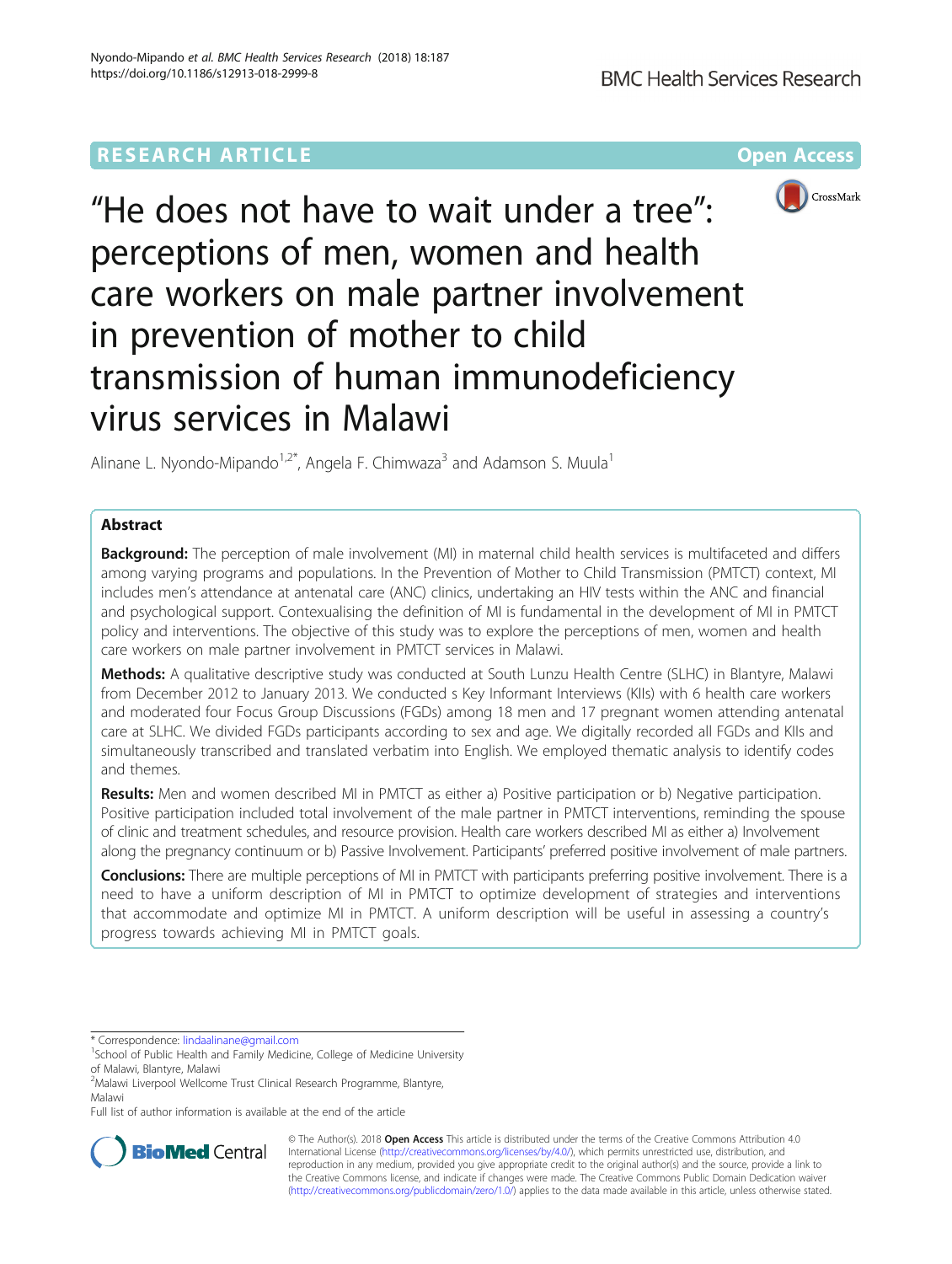# Background

The perception of male involvement (MI) in maternal child health services remains multifaceted and differs among varying aspects of the service. The United Nations Fund for Population Activities (UNFPA) in 1995 defined MI as any support men rendered to women [\[1](#page-7-0)]. World Health Organization (WHO) regards MI as the provision of male tailored reproductive health services in addition to services that focus on males and their female partners [\[2](#page-7-0)]. The International Conference on Population and Development Programme of Action (ICPD, PoA) emphasized the involvement of men in the quest to improve sexual reproductive health and proposed that countries outline the responsibilities, plans and strategies for involving men [[3](#page-7-0)]. Another contrary form of male involvement promotes male dominance, thus leaving the woman with no decision-making power even regarding her own health issues [\[4](#page-7-0)]. In family planning services, adherence to the family planning methods, counseling and uptake of methods such as vasectomies constitute MI [\[5\]](#page-7-0). In the PMTCT context, MI comprises a man's attendance at antenatal care (ANC) clinic with his partner and taking an HIV test within the ANC  $[6]$  $[6]$ . Women in a South African study described MI as partner support which included provision of resources including transportation, food and supplemental or replacement infant feeds; reminders of the woman's PMTCT appointments, which includes encouraging compliance with ART medication and infant HIV testing; emotional support following an HIV positive result; decision making on the mode of infant feeding option [[7,](#page-7-0) [8](#page-7-0)]; assisting the woman at home with household chores; and interacting with the ANC providers when discussing his partner's health care issues [[9\]](#page-7-0). Similarly, in Cameroon, women regarded payment of antenatal and other obstetrical bills as male involvement and did not expect anything beyond that from their partners [\[10](#page-7-0)].

Notably, the description of MI in PMTCT remains ambiguous and varies with populations and contexts, which imposes challenges in focusing interventions for MI. With the recent highlighted attention towards MI and the claims that the maternal health services have excluded men [[11\]](#page-7-0), a clear understanding of MI in PMTCT is vital in developing a male oriented agenda within PMTCT services. Contexualising the description of MI in Malawi is fundamental in the development of policy and interventions for MI in PMTCT. A precise description of MI in PMTCT also serves as a standard benchmark in evaluating the progress towards inclusion of male partners in PMTCT services. The objective of this study was to explore the perceptions of men, women and health care workers on male partner involvement in PMTCT services in Malawi. This study is part of a project on male involvement in PMTCT services. Earlier publications from the project have been about strategies for MI in PMTCT [[12\]](#page-7-0), barriers and facilitators to MI in PMTCT [\[13](#page-7-0)], relevance of MI in PMTCT [[14](#page-7-0)], effectiveness of an invitation card as a strategy for MI in PMTCT [[15](#page-7-0)] and characteristics and behaviors of men in a PMTCT programme  $[16]$  $[16]$  $[16]$ . This paper focuses on descriptions of MI, which was another objective on this project.

# **Methods**

### Study design and setting

We conducted a qualitative descriptive study at South Lunzu Health Centre (SLHC) in Blantyre, Malawi from December 2012 to January 2013. South Lunzu Health Centre is in the northern part of Blantyre district and serves a semi-urban community. We conducted Focus Group Discussions (FGDs) because they create a social environment where the views of participants on a topic are stimulated not only by one person's insights but also by the other participants' views, thereby increasing the quality and richness of the data on the topic [[17\]](#page-7-0). We employed Key Informant Interviews (KII) with health workers because they had a deeper understanding through their experience and expertise on MI in PMTCT. This study was conducted as a component of a formative study to an intervention study on MI in PMTCT in the same setting. We selected the health centre because of its suitability to conduct an intervention study after the formative phase. The semi-urban nature of the area was of interest because it provided data that is applicable both in urban and rural settings [[12\]](#page-7-0).

# Sample size

We conducted six Key Informant Interviews (KIIs) with health care workers. Additionally, we conducted a total of four Focus Group Discussions (FGDs) with 17 pregnant women attending antenatal care at SLHC and 18 men from the clinic and its catchment area.

### Selection of study participants

The selection of all study participants has been de-scribed prior to this paper [[14](#page-7-0)]. We aimed for maximum variation in the selection of participants to broaden the responses by exploring varying themes across different groups to [\[18\]](#page-7-0). We sought consent from all participants prior to their participation in the study. Participants that refused FGD participation cited time constraints as the main reason [\[14](#page-7-0)].

We recruited a convenience sample of 18 men for the FGDs with the assistance of health care workers who identified the men based on the criteria that was provided to them. Upon identification of the eligible men, either at the health centre or within the community, the men were asked to report to the health centre at a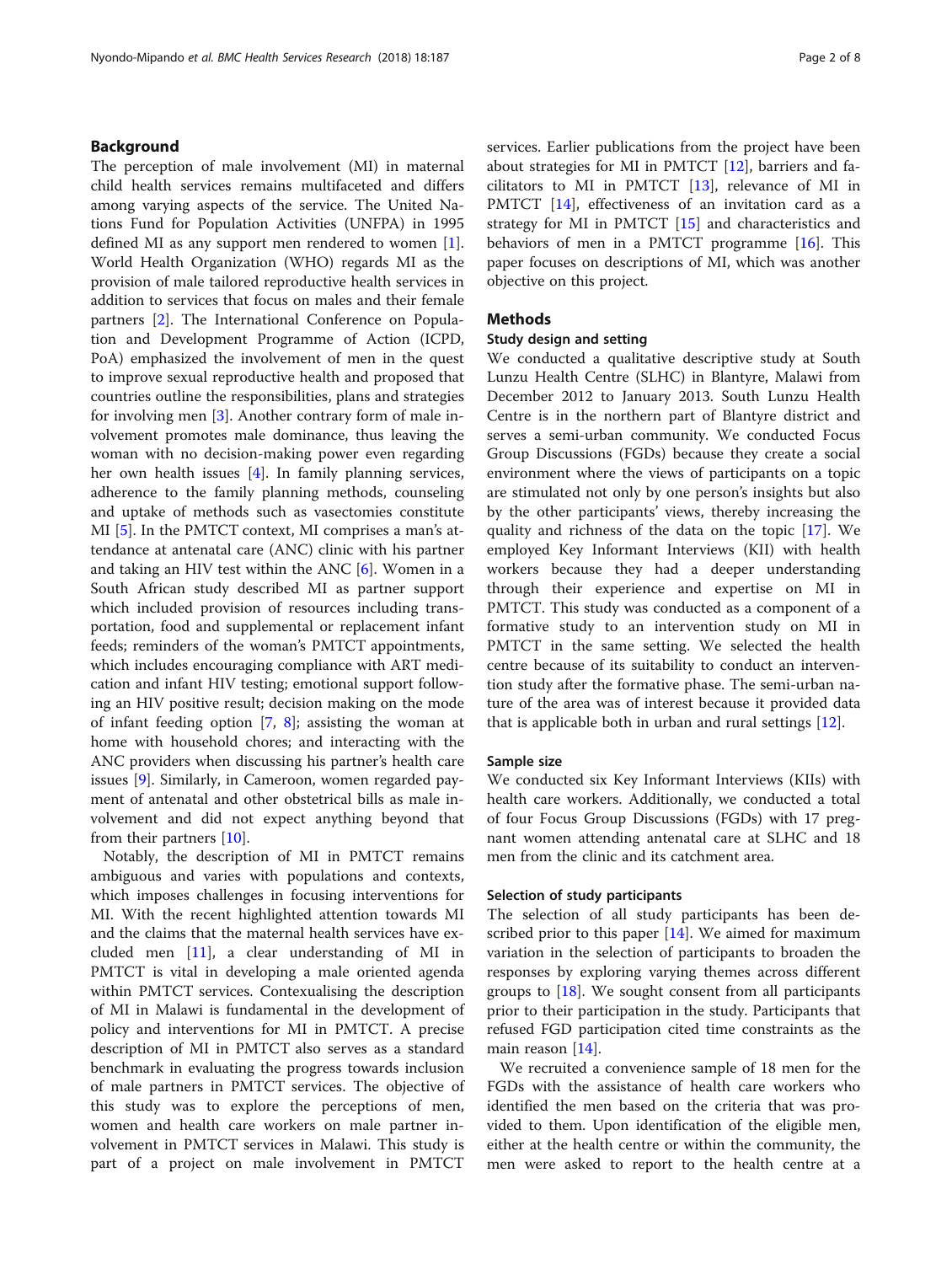specific time for a discussion. The inclusion criteria were: 18 years of age and above; identified at the clinic or within the community; fathers with the youngest child below the age of 5, or had a wife who was pregnant; employed, unemployed and/or a business person; willingness to participate in FGDs; and ability to give consent. We limited our criteria above because we assumed such men would have interfaced with PMTCT services and would provide detailed information on the subject. We divided the men into two groups based on age, one with younger men within age range of 18– 24 years and the other of older men with age ranging from 25 and above.

We recruited a convenience sample of 17 pregnant women attending antenatal clinic at SLHC to attend FGDs at the health centre. The researcher and research assistant solicited women to participate in the study as they waited for their antenatal appointments. Women who expressed interest to participate in the study were asked to remain for the FGD after their antenatal consultation. Again, we divided the female FGDs into two groups, the younger group which had women with an age range of 18–24 years and an older age group comprising women aged 25+ years. We recruited women that were willing to participate in FGDs, able to consent, had a male partner at home, and were aged 18 years and above. We ensured that we had both primigravidae and multigravidae in the sample.

We recruited a purposive sample of health workers based on their roles and responsibilities in the provision of PMTCT services at the clinic. We recruited informants that attended to pregnant women and their families at different steps of the PMTCT cascade in the course of their duties [[18\]](#page-7-0). The key informants were one medical assistant, two nurse midwife technicians, two HIV Testing and Counseling (HTC) counselors and the PMTCT coordinator for Blantyre district. All interviews were individually scheduled and were conducted in private rooms by the researcher. All informants provided informed consent prior to participation in the study.

### Data collection

Data collection followed pretested interview and discussion guides for the key informants and FGDs respectively. The broad questions that guided the discussion were:

- 1 Would you please describe Male Involvement in Prevention of Mother to Child Transmission of HIV (MI in PMTCT) services in your own terms?
- 2 Would you please describe the current level and type of MI in PMTCT?

We probed further after asking the broad questions in order to gain a more in-depth understanding of the

descriptions of MI in PMTCT. Interviews with Key informants lasted for 45–75 min while FGDs lasted for 60–90 min. All interviews and discussions were audio recorded using a digital voice recorder. The Principal Investigator (PI) conducted all key informant interviews in English and Chichewa and facilitated the FGDs in Chichewa with assistance from two protocol-trained research assistants (one male and one female). Data collection continued until saturation was achieved, which was when participants provided no new information. All FGDs and KIIs were simultaneously transcribed and translated verbatim into English. To ascertain validity, we captured participants' quotes verbatim and conducted the interviews and discussions in the participants' language. At the end of each interview and discussion, we reiterated the main points for the participants to approve of the main findings. Codes were compared across all transcripts to capture common codes and also highlight the different codes. We followed the Relevance, Appropriateness, Transparency and Soundness of Interpretation Approach (RATS) guidelines in reporting the results of this study [\[19\]](#page-7-0).

#### Data analysis

Transcripts were exported to NVivo 9.0 for management and analysed using thematic analysis. The researcher and an independent researcher performed initial coding; areas of divergence were discussed and normalized. Themes were inductively and deductively realized from the tran-scripts and research questions, respectively [[20](#page-7-0)]. We employed inductive coding because of the limited literature on the description of MI in PMTCT in Malawi. We also used deductive coding to answer the research questions and allow our results to be compared with findings from other countries according to the available literature. Thematic analysis promoted flexibility during data analysis and allowed for constant code comparison and identification without being restricted to a preexisting theory [[21](#page-7-0)]. Thematic analysis also accommodated the exploration of other findings outside of what is known in the literature, which allowed for a broader understanding of the definition of male involvement in PMTCT [\[22\]](#page-7-0). Thematic analysis further assisted in contextualising the description of MI in PMTCT in Malawi [[23](#page-7-0)]. The researcher read the transcripts several times to gain a deeper understanding of the narratives as an act of data immersion. Open coding was performed to the transcripts to designate codes to the data. Similar codes were collated into categories to reduce and present the data in manageable segments which were then arranged under overarching themes. This step also highlighted the codes that were different and was realized after multiple comparisons of the data to ensure that data was appropriately assigned. At the same time, the research questions and literature were used to deductively code the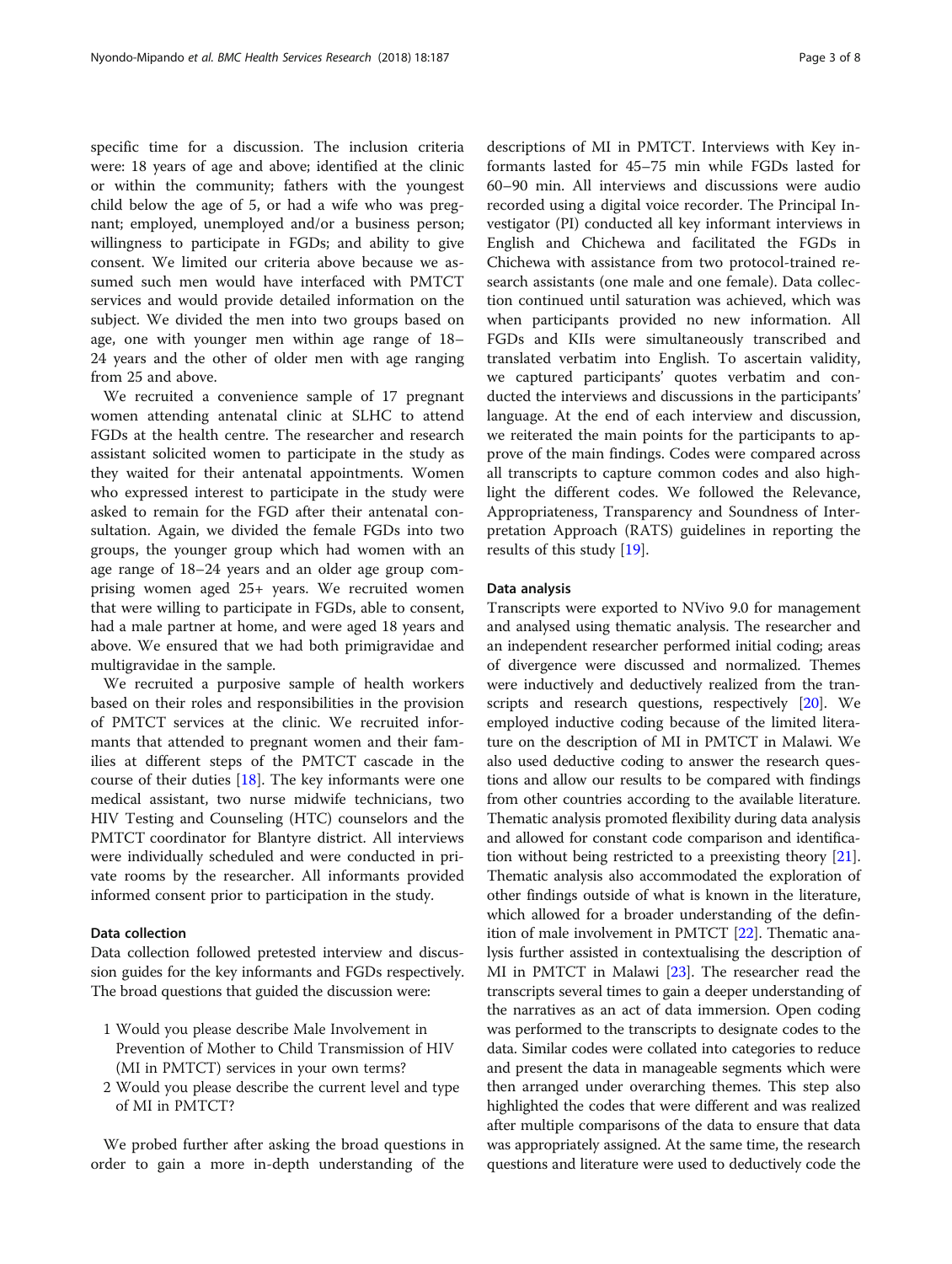transcripts. In the end, we had both categories that fit in and out of the research question matrix. After developing the overarching themes, the researcher reviewed the themes against the digital recordings to ascertain reliability of the themes and ensure that the themes remain coherent. We were careful to avoid compressing the data too much to preserve the richness and distinctiveness of the findings.

# Results

## Characteristics of study participants

The characteristics of the study participants were reported earlier  $[12]$  $[12]$  $[12]$ . In brief, there were eight participants in the younger male age group and 10 participants in the older male age group while there were nine participants in the younger female age group and eight participants in the older age group. All the women and men in the FGDs were married. The median age for the female participants was 18 years and the median gravidity was two pregnancies while the median age for the male participants was 26.5 years and the median age of the youngest child for the male participants was two years old [[12](#page-7-0)].

### Characteristics of key informants

The age range for the key informants was 24–42 years with a median of 30.5 years. Only one out of the six informants was male. Four informants attained tertiary education while the other two attained secondary education.

# Men and women's perceptions of male involvement in PMTCT services

The focus group participants' perceptions of male partner involvement in PMTCT were mostly descriptive. The participants indicated that MI in PMTCT of HIV services entails a man taking part in all aspects of antenatal care where PMTCT services are offered. The general expression was that a male partner needs to be involved in order to support the woman and for him to take an HIV test. The following excerpts indicate this finding:

When we talk about male involvement on HIV issues, it means that in everything that is happening on the wife such as antenatal clinic, HIV testing, a man ought to take part with the wife … a man should take part as follows, accompanying his wife to the hospital (clinic), take an HIV test together, and taking care of the pregnancy and a man should not have (extra marital) relationships. Younger Males (YM) FGDs.

Some responses from men and women were limited in scope and placed more emphasis on a woman informing her partner about PMTCT services than for a man being involved at the onset of ANC. The following statement illustrates this perception:

I think it means that when a woman attends to antenatal care and has been asked to have an HIV test, and when she does then she has to inform her husband so that he also knows how he is as well. Younger Females (YF) FGDs

### Classification of male involvement

In response to the question on the forms of MI, both women and men in FGDs stated that men displayed either positive or negative participation. On the same question, health care workers stated that participation could either be a) Involvement across all stages of Pregnancy or b) Passive participation

### 1. Active participation

Active participation was further discussed as follows: a) Total involvement, b) Reminders, c) Provision, and d) Partial involvement.

# a) Total involvement

Men and women stated that some men take the leading role in PMTCT services by being available at all steps of the PMTCT process.

In everything, the man ought to take a leading role if the woman is going to the hospital; if he has time then they have to be together. Additionally, one can create time, one may be busy but when one's wife is attending to clinic visits a man may leave whatever he was doing to accompany his wife for antenatal care. YM FGD.

Some Female FGD participants gave examples of male partner involvement their partners displayed or what they would like their partners to display. The following quotes illustrate this:

He is with his wife because they have come together and need to listen to everything that will be shared; he does not have to wait under a tree. YM FGD.

In my case, he escorts me for my antenatal visits so I see that he is involved … We go in all consultation rooms together. YF FGD

# b) Reminding women of treatment as involvement Women in FGDs voiced that their partners are involved by virtue of their partners reminding them of their dosage times if on medication as well as reminding them of their antenatal appointment dates.

…sometimes, you (a pregnant woman) may come for antenatal clinic on a day like this one, so you inform him of your antenatal visit and the date of the next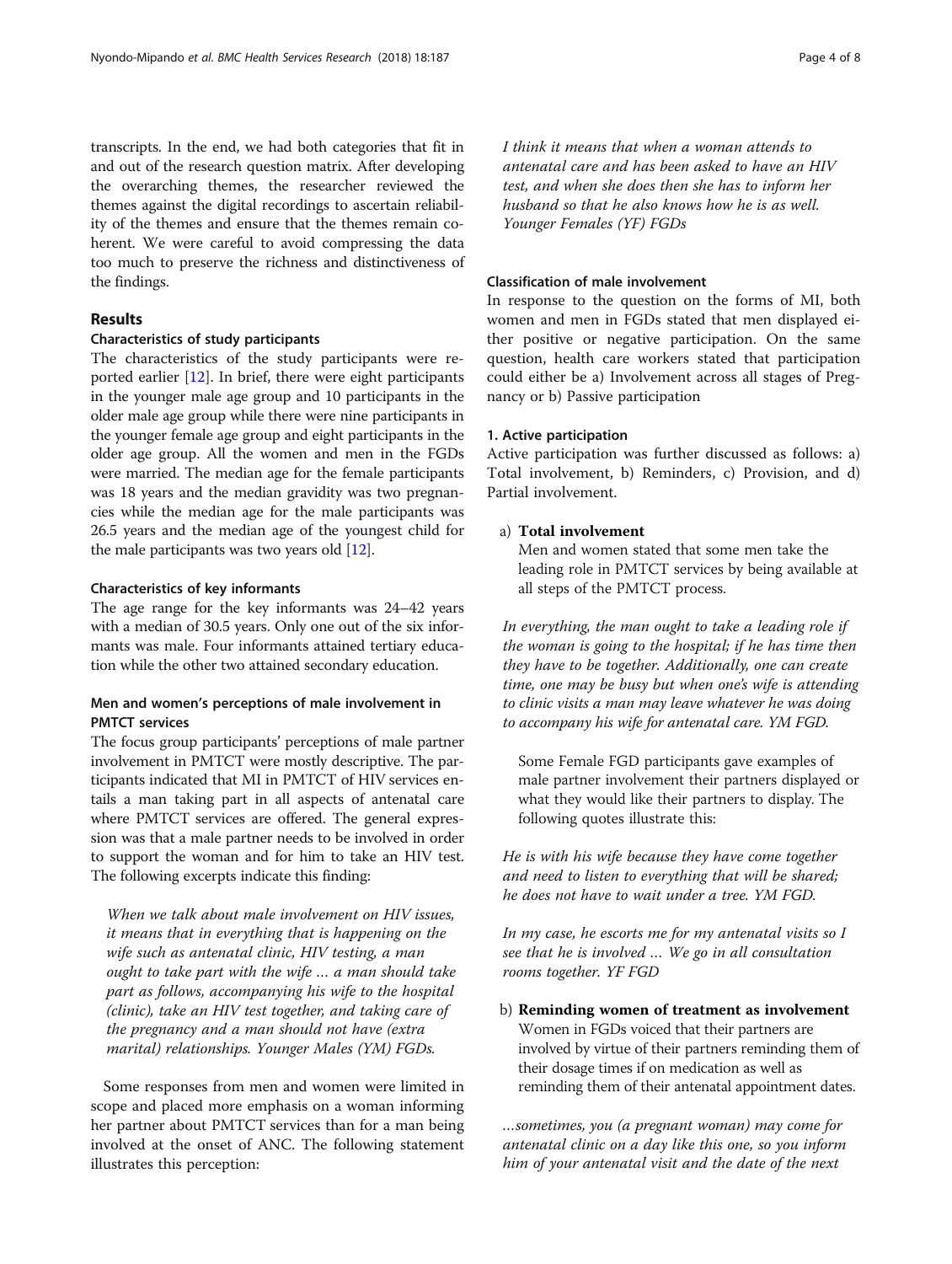appointment … what happens is that as you are nearing the appointment date, he reminds you of the appointment. YF FGD.

He is supposed to remind the partner the times when she is supposed to take her medication, if the partner is infected. Older Males (OM) FGD

# c) Provision as participation

Only participants from female FGDs mentioned provision of finances and other requirements as a type of involvement men displayed. Some men provide for the needs of their partners and ensure that the woman has transport money for her to get to the health centre.

Sometimes when you inform him on the antenatal clinic appointment date, he finds money for the wife to buy snacks at the clinic. YF FGD

# d) Partial involvement

In some instances, it was noted that there are specific sessions that men attend to during antenatal clinic. It was noted that men are mostly involved in antenatal education and HIV counseling and testing sessions after which they wait for the women to finish up with the rest of the antenatal requirements such as fundal palpations, vaccines and receipt of supplementary medications.

When men come here, they just attend to the counseling that we are given outside on the things that are needed when a baby is born and also attend to HIV counseling and testing. YF FGD.

What they do is as follows: sometimes when the woman comes and she has her weight checked, he goes along, when she goes for counseling he goes along too and both are counseled, and when she gets in the antenatal checking room he waits outside and then they all go home together. Older Females (OF) FGD

# 2. Negative participation

It also emerged from both male and female FGDs that in some cases a man participates negatively by refusing to take an HIV test and also by disapproving of his wife's decision to take an HIV test.

…we can say that he has participated by refusing (negative participation) because there are two sides, accepting or refusing so it means if he refuses then he has participated negatively. YM FGD

Health care workers' perceptions of male partner involvement

a) Involvement across all stages of pregnancy The health care workers' perceptions of male involvement focused on all the stages of pregnancy. They stated that a male partner is expected to participate from pre-conception to post delivery.

MI in PMTCT is like involving men in PMTCT of HIV in all areas … before the woman is pregnant, during pregnancy and after (delivery). KII respondent.

Health care workers mentioned that male partners' total involvement has resulted in a cultural change whereby the support rendered by a woman's mother or another elderly woman is offered by the male partner instead.

He always follows whatever you are doing, during examination, he is there to know what you are doing … even sometimes they encourage the woman whenever at home ... nowadays we can see even grand mums and even mothers, they do not come all the way from the village, staying with their pregnant daughters, we see these men, carrying the basket following the wife at the hospital because of that. KII Respondent

# b) Passive participation

Health care workers stated that in some instances men passively participate in PMTCT of HIV services. They are reduced to a silent participant who mainly watches, necessitating a provider's initiative to ensure that men are actively involved. The quotes below illustrate this.

Most of the men that I have met are always quiet. But if we involve them by asking those questions, that is when they open up and ask questions but most of them are just quiet, they will just be listening, if you do not ask questions, if you do not involve them, they will just be quiet. KII Respondent.

…when they are here they stand far off and the woman would be attended to, only when one realizes that the man is to consult together with the partner for fast attendance. KII Respondent.

Health care workers also reiterated that in some cases they take the initiative to invite the male partner once they have noted some passivity on the man.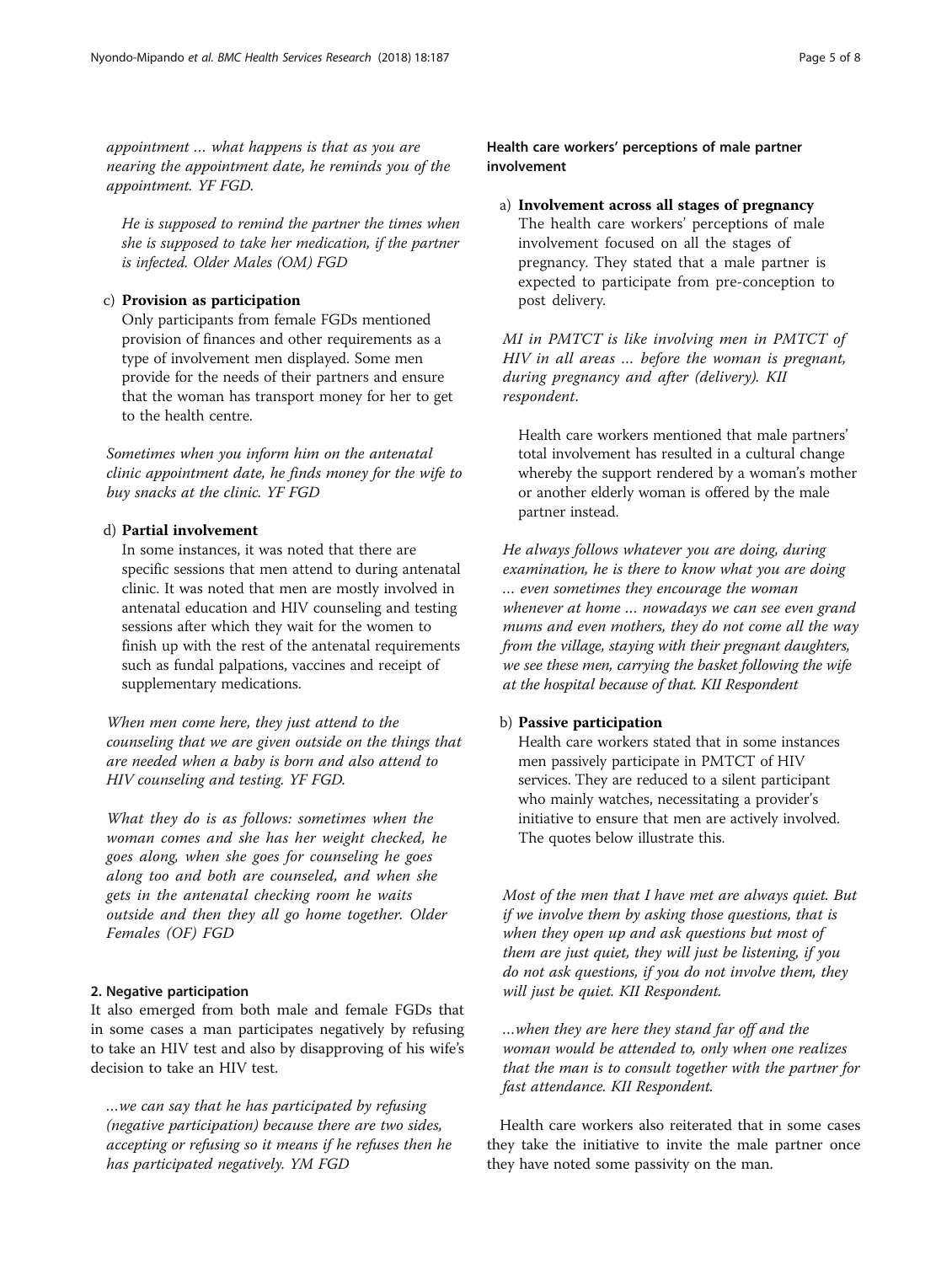Most of the time they stay aside, so if you ask her (the wife) she will say "we are partners" and we ask her to just call him so that he should be in the conversation as well. KII Respondent

# **Discussion**

The main findings of our study showed perceptions of MI in PMTCT varied among different participants. Men and women's perceptions emphasized the support a man renders to a woman while health care workers narrowed their perceptions to the specific activities that a man is involved in. Our study showed that there are various forms of MI, such as positive, negative and passive involvement across all stages of pregnancy.

Our finding that MI entails a range of activities that men do or ought to do remains consistent with previous research in South Africa [\[7,](#page-7-0) [8\]](#page-7-0). The similar findings focused on provision of resources and reminders of antenatal appointments. The difference was that our study further described male involvement as a man being fully involved in all aspects pertaining to ANC. An aspect that was not highlighted in our study was the emotional support rendered to a woman by her partner when a woman learns of her HIV status which Maman et al. [\[7](#page-7-0)] previously reported. This could be partially explained by the design of our study; HIV infection was not a criterion as was the case in the other study. As such, we did not ask direct questions about the support HIV infected women received after learning their status. In addition, our study provided a range of views of descriptions of MI compared to a Cameroonian study where women only referred to payment of antenatal fees as MI [[10\]](#page-7-0).

Our findings on the various types of involvement remain congruent with the findings in a South African study where men were classified into active, reluctant (but could be motivated) and uninterested groups in PMTCT services [[24\]](#page-7-0). The active involvement of men in PMTCT, as expressed in this study, builds on the recommendation in a South African study where emphasis was placed on male participation transcending beyond mere presence at the antenatal clinic to include men learning and gaining information to promote the health of their spouse and baby [\[25](#page-7-0)]. We recommend developing guidelines that outline what MI entails to ease with assessing the form of participation that men display.

The partial participation expressed in this study is consistent with findings by Ladur et al. [\[24\]](#page-7-0), except that in the latter study men were only allowed to participate in the labour room while in our study their participation was limited to antenatal education and HIV counseling and testing. Our finding that HIV counseling and testing is the only services that that directly benefits men is consistent with a review by Sherr et al. [\[26](#page-7-0)]. We propose other screening services for men's reproductive health that can be incorporated in the service to avoid reducing men to silent partners. Furthermore, a clear definition of the role of men in PMTCT needs to be outlined to assist with program implementation [\[24\]](#page-7-0). This finding and recommendation underscores suggestions from previous studies that support the incorporation of men in reproductive programmes from conceptualization of the project other than limiting their involvement to inactive partners that are "escorting" their spouses [\[27\]](#page-7-0). Additionally, reproductive programs should have other services that include men's health as a goal [\[26](#page-7-0)]. The partial form of involvement offers men limited information resulting in an incomplete understanding of the whole ANC/PMTCT service. For instance, some aspects about antiretroviral are discussed during consultation with a midwife during abdominal examination.

The passive form of involvement expressed by participants in this study was also reported by Maman et al. [[7\]](#page-7-0) where women reported a lack of involvement from their male partners in PMTCT. Passive involvement could be perpetuated by cultural norms that dictate that an ANC is a woman's space [\[28](#page-7-0)–[31\]](#page-7-0) with men being left with the role of financing the home  $[8, 31, 32]$  $[8, 31, 32]$  $[8, 31, 32]$  $[8, 31, 32]$  $[8, 31, 32]$ . Furthermore, it is common practice in African settings for other female relations to support a pregnant or newly delivered woman [\[32\]](#page-7-0). Additionally, the organization of health services also contributes to male passive involvement by implementing rules that prohibit involvement of men in some sections within maternal services [\[8](#page-7-0), [29](#page-7-0)]. The absence of a policy defining and supporting MI in PMTCT encourages passive participation and makes it a challenge for an employee to be released from work for that exercise.

Male negative participation illustrated by preventing their partners accessing PMTCT services, as stated in this study, remains congruent with earlier findings where men were reluctant to be involved owing to stigma [[24](#page-7-0)]. Negative participation has the potential to escalate intimate partner violence [[33,](#page-7-0) [34](#page-7-0)]. In addition, it contributes to a woman delaying HIV testing and antiretroviral initiation until her partner has consented [\[35](#page-7-0)–[37](#page-7-0)], which creates a missed opportunity for early treatment or may result in non-adherence to antiretroviral [[38](#page-7-0)]. In the Malawian context, this form of participation was previously explained by earlier results from this project, that men refrained from any form of involvement or their spouse's involvement to avert learning their own HIV status dir-ectly or indirectly [[13](#page-7-0)]. Negative participation thrives on the cultural underpinnings that confer powers to men as highlighted in Sub Saharan Africa, where men greatly influence women's health seeking behaviors, [[39](#page-7-0), [40](#page-7-0)] including decisions regarding maternity [\[41\]](#page-7-0), irrespective of the prevailing belief that maternity issues fall under a woman's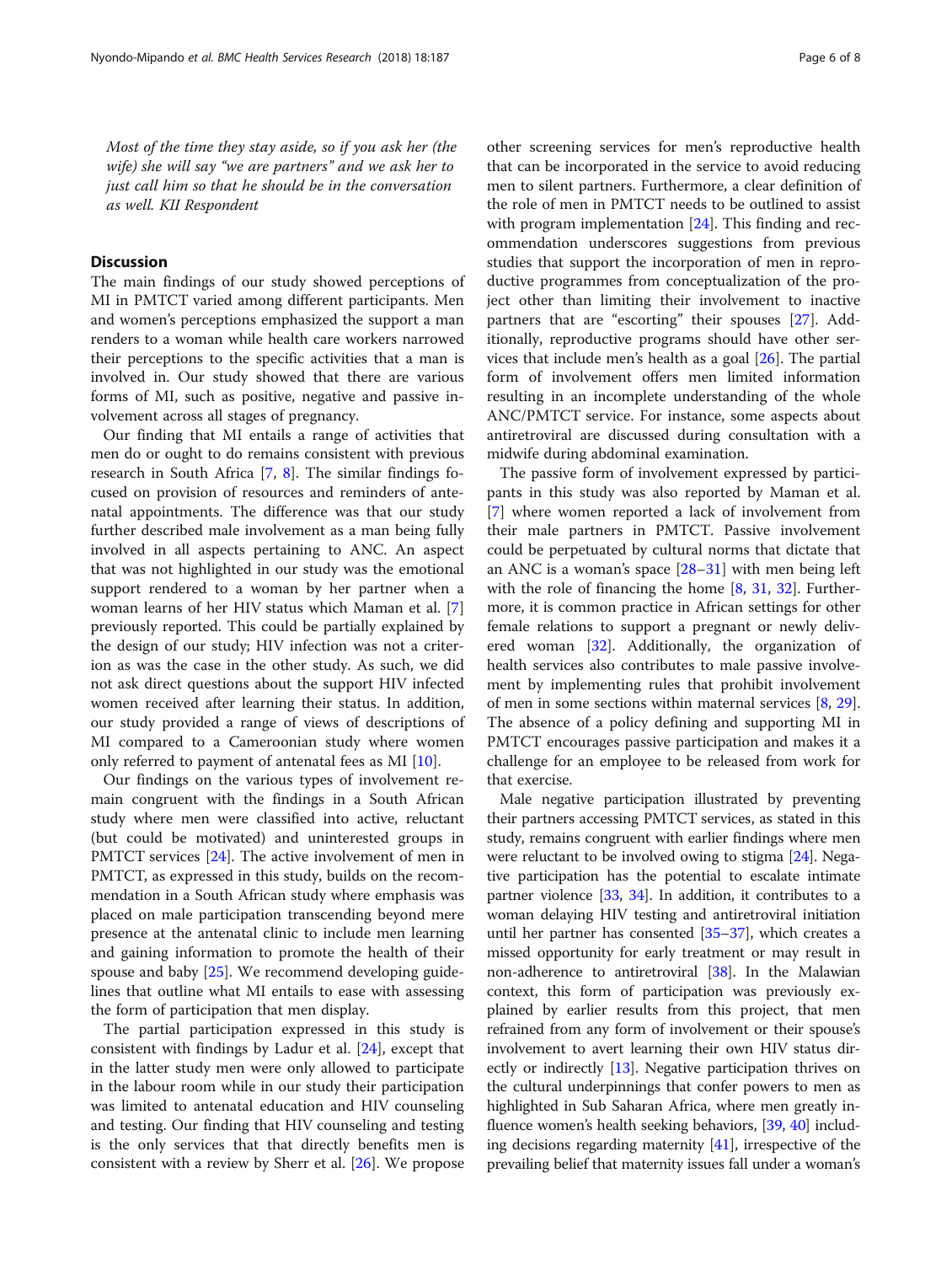domain. The negative participation is worsened by the diminishing decision-making power that some women have even on matters relating to their own health [\[42\]](#page-7-0).

Although our study participants preferred total involvement from a male partner, as previously reported by Ladur et al. in South Africa [[24\]](#page-7-0), achieving this level of involvement has its logistical and economic challenges since most men are the breadwinners within their homes, thereby imposing a challenge for a man to attend to PMTCT services in the current settings [\[31](#page-7-0)]. Achieving total male partner involvement would require normalizing their participation to a level where men and society would regard it as an expected activity [\[27](#page-7-0)]. Normalization of MI in PMTCT may be achieved by overcoming identified barriers and capitalizing on enabling factors [\[13](#page-7-0), [30\]](#page-7-0) with an intention of challenging the prevailing gender norms [[27\]](#page-7-0).

#### Strengths and limitations

Although useful insights can be drawn from the findings of this study, the results may not be generalized to other settings since the sampling technique employed does not allow for that. We explored perceptions which yielded different findings compared to observing practices. The findings in our study echo those of previous researchers. Our study was conducted in a semi-urban setting which is different from other settings where previous studies were conducted. This study is among the limited studies that have reported on the perceptions of MI in PMTCT from multiple stakeholders' offering a comprehensive view which may provide insights when defining MI in PMTCT.

### Conclusions

There are multiple perceptions of MI in PMTCT with participants preferring positive involvement from male partners. We recommend development of a comprehensive but uniform description of MI in PMTCT to optimize development of strategies and interventions that accommodate and increase MI in PMTCT. A uniform description will be useful in assessing a countries' progress towards achieving MI in PMTCT goals. Policy makers should lay out a clear definition of the core values for the service and ought to deliberately state the male tailored health services within the program.

# Abbreviations

ANC: Antenatal care; ART: Antiretrovirals; CARTA: Consortium for Advanced Research Training in Africa; COMREC: College of Medicine Research and Ethics Committee; DelPHE: Development Partnerships in Higher Education; DfID: Department for International Development; FGDs: Focus Group Discussions; HIV: Human Immunodeficiency Virus; HRCSI: Health Research Capacity Strengthening Initiative; ICPD: International Conference on Population and Development Programme of Action; KIIs: Key Informant Interviews; MI: Male Involvement; OF: Older Females; OM: Older Males; PI: Principal Investigator; PMTCT: Prevention of Mother of Child Transmission; RATS: Relevance Appropriateness Transparence and Soundness; SLHC: South

Lunzu Health Centre; UNFPA: United Nations Fund for Population Activities; WHO: World Health Organisation; YF: Young Female; YM: Young Male

#### Acknowledgements

The authors would like to thank the study participants and the research assistants for their participation and work in this study respectively. This study was part of a PhD research project.

#### Funding

This research was partially funded by a Fellowship award provided by the Consortium for Advanced Research Training in Africa (CARTA). CARTA has been funded by the Wellcome Trust (UK) (Grant No: 087547/Z/08/Z), the Department for International Development (DfID) under the Development Partnerships in Higher Education (DelPHE), the Carnegie Corporation of New York (Grant No: B 8606), the Ford Foundation (Grant No: 1100-0399), [Google.](http://google.org) [org](http://google.org) (Grant No: 191994), Sida (Grant No: 54100029) and the Bill and Melinda Gates Foundation (Grant No: 51228). This study was also funded by the Malawi Health Research Capacity Strengthening Initiative, a DFID and Wellcome Trust funded program grant number HRCSI/PhD/12/09. All the funders had no role in the design, analysis and drafting of the manuscript.

#### Availability of data and materials

All data for this analysis have been included in the results section of this paper.

#### Authors' contributions

ALNM planned the study, developed study methods, interview guides and conducted the FGDs and KII, developed an analysis plan, analysed the data and drafted the manuscript. AFC and ASM supervised the planning, development of the methods, analysis plan, and data analysis and contributed and supervised the manuscript writing. All authors have read and approved the manuscript.

#### Ethics approval and consent to participate

Prior to study implementation, we obtained ethical approval over the protocol consent forms and all study related documents from University of Malawi's College of Medicine Research Ethics Committee (COMREC, P.09/12/ 1279). Blantyre District Health Office granted written permission for the study to be conducted in its health centres. All participants provided written consent or a thumbprint with a witness in cases of illiteracy, prior to study participation. Consent was obtained by the researcher or research assistant not involved in provision of their antenatal care. Participants were further reassured that their decision to participate, not participate or withdraw from the study would not affect receipt of their regular medical care. Pseudo names were used to conceal the identity of the participants. All study documents are stored in locked cabinets at the College of Medicine, Blantyre, Malawi. Public transport fares were reimbursed and there was no compensation for their taking part in the study.

#### Consent for publication

This was obtained as part of the consenting process prior to study participation.

#### Competing interests

The authors declare that they have no competing interests.

### Publisher's Note

Springer Nature remains neutral with regard to jurisdictional claims in published maps and institutional affiliations.

#### Author details

<sup>1</sup>School of Public Health and Family Medicine, College of Medicine University of Malawi, Blantyre, Malawi. <sup>2</sup>Malawi Liverpool Wellcome Trust Clinical Research Programme, Blantyre, Malawi. <sup>3</sup>Kamuzu College of Nursing University of Malawi, Blantyre, Malawi.